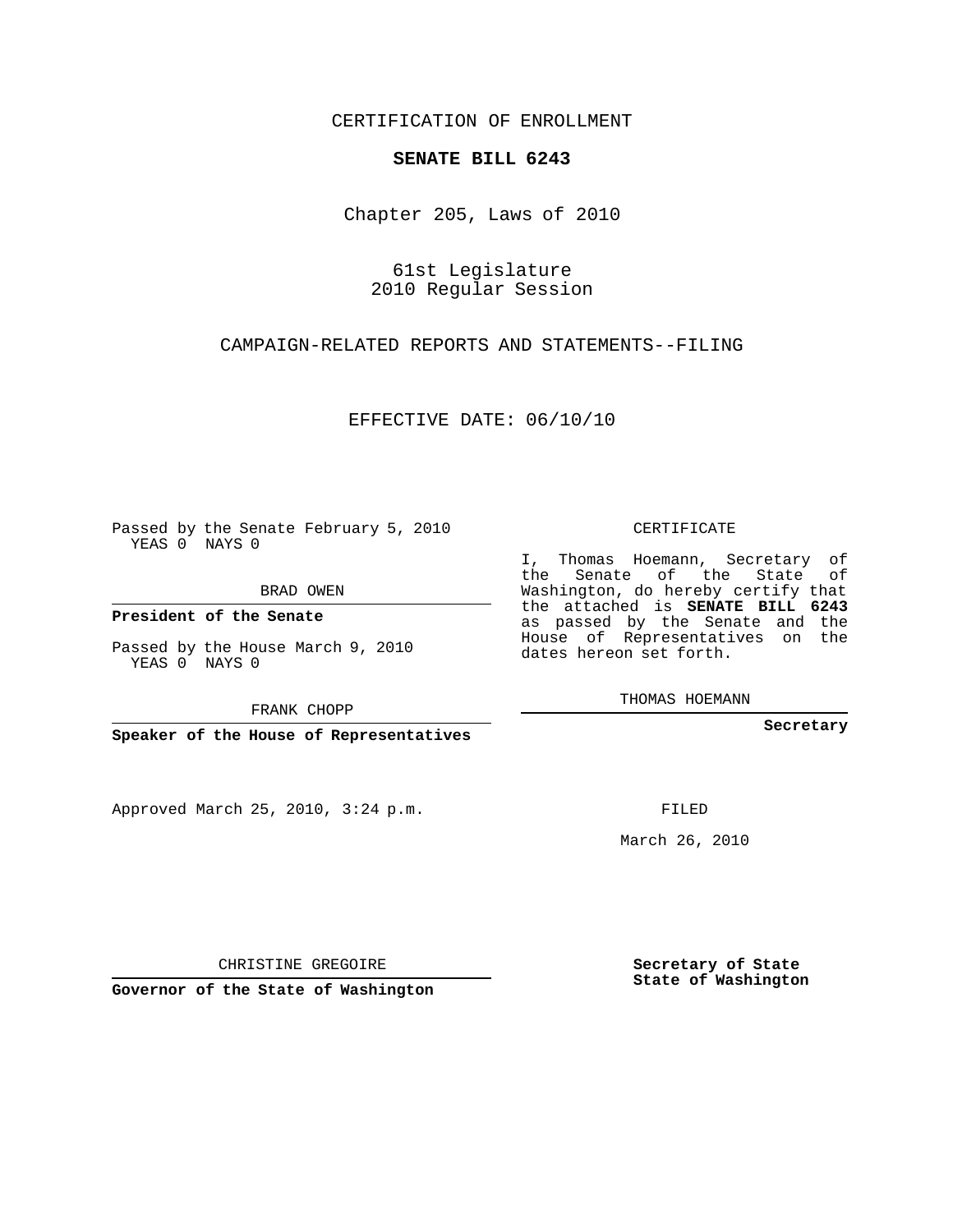## **SENATE BILL 6243** \_\_\_\_\_\_\_\_\_\_\_\_\_\_\_\_\_\_\_\_\_\_\_\_\_\_\_\_\_\_\_\_\_\_\_\_\_\_\_\_\_\_\_\_\_

\_\_\_\_\_\_\_\_\_\_\_\_\_\_\_\_\_\_\_\_\_\_\_\_\_\_\_\_\_\_\_\_\_\_\_\_\_\_\_\_\_\_\_\_\_

Passed Legislature - 2010 Regular Session

**State of Washington 61st Legislature 2010 Regular Session**

**By** Senators Fairley, Oemig, Swecker, and McDermott; by request of Public Disclosure Commission

Read first time 01/11/10. Referred to Committee on Government Operations & Elections.

 AN ACT Relating to eliminating provisions for filings at locations other than the public disclosure commission; amending RCW 42.17.040, 42.17.050, 42.17.060, 42.17.065, 42.17.067, 42.17.080, 42.17.100, 42.17.380, and 42.17.450; and repealing RCW 42.17.375 and 42.17.550.

5 BE IT ENACTED BY THE LEGISLATURE OF THE STATE OF WASHINGTON:

 6 **Sec. 1.** RCW 42.17.040 and 2007 c 358 s 2 are each amended to read 7 as follows:

 (1) Every political committee, within two weeks after its organization or, within two weeks after the date when it first has the expectation of receiving contributions or making expenditures in any election campaign, whichever is earlier, shall file a statement of 12 organization with the commission ((and with the county auditor or 13 elections officer of the county in which the candidate resides, or in 14 the case of any other political committee, the county in which the 15 treasurer resides)). A political committee organized within the last three weeks before an election and having the expectation of receiving contributions or making expenditures during and for that election campaign shall file a statement of organization within three business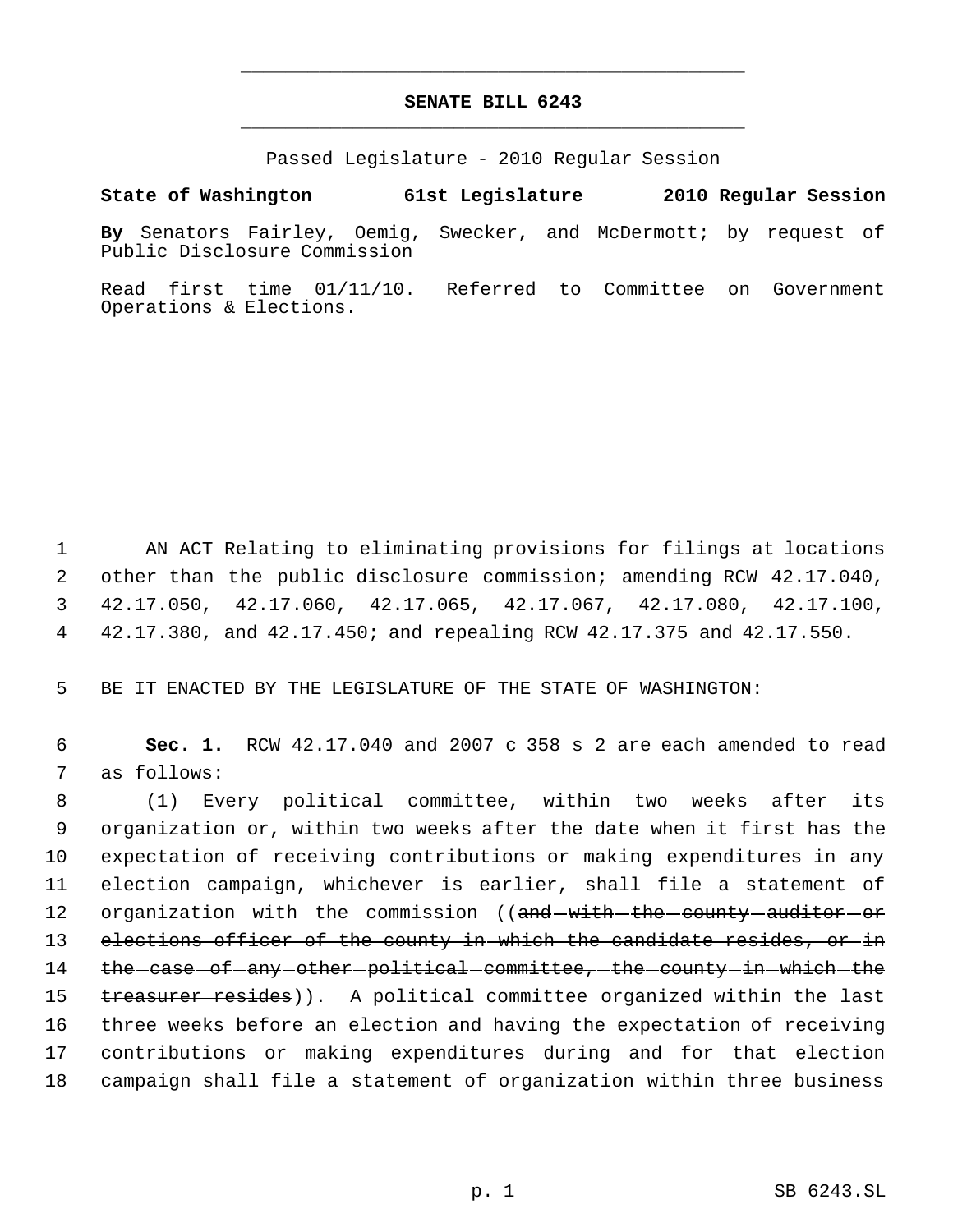days after its organization or when it first has the expectation of receiving contributions or making expenditures in the election campaign.

 (2) The statement of organization shall include but not be limited to:

(a) The name and address of the committee;

 (b) The names and addresses of all related or affiliated committees or other persons, and the nature of the relationship or affiliation;

 (c) The names, addresses, and titles of its officers; or if it has no officers, the names, addresses, and titles of its responsible leaders;

(d) The name and address of its treasurer and depository;

(e) A statement whether the committee is a continuing one;

 (f) The name, office sought, and party affiliation of each candidate whom the committee is supporting or opposing, and, if the committee is supporting the entire ticket of any party, the name of the party;

 (g) The ballot proposition concerned, if any, and whether the committee is in favor of or opposed to such proposition;

 (h) What distribution of surplus funds will be made, in accordance with RCW 42.17.095, in the event of dissolution;

 (i) The street address of the place and the hours during which the committee will make available for public inspection its books of account and all reports filed in accordance with RCW 42.17.080;

 (j) Such other information as the commission may by regulation prescribe, in keeping with the policies and purposes of this chapter;

 (k) The name, address, and title of any person who authorizes expenditures or makes decisions on behalf of the candidate or committee; and

 (l) The name, address, and title of any person who is paid by or is a volunteer for a candidate or political committee to perform ministerial functions and who performs ministerial functions on behalf of two or more candidates or committees.

 (3) Any material change in information previously submitted in a 35 statement of organization shall be reported to the commission ((and to 36 the appropriate county elections officer)) within the ten days following the change.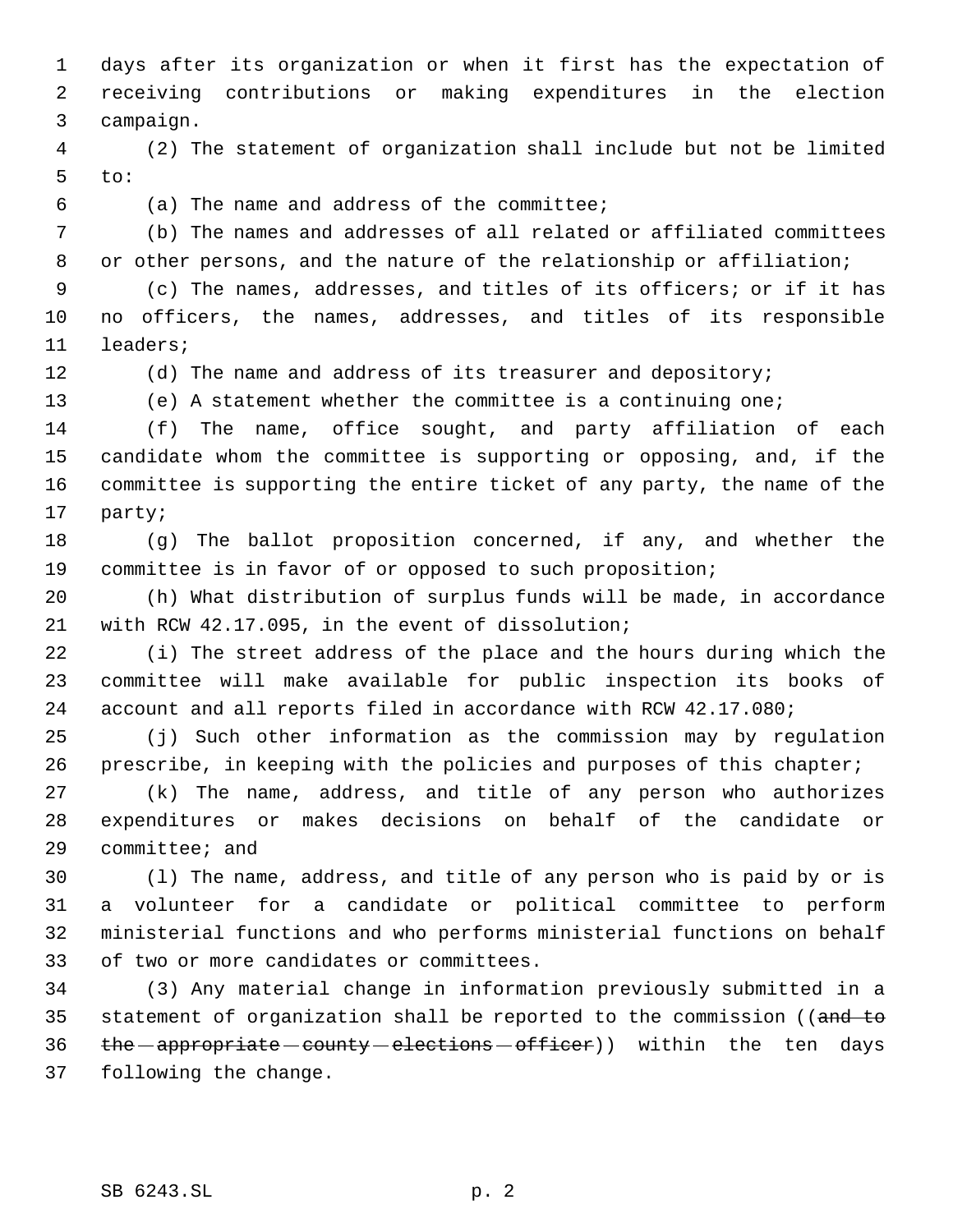**Sec. 2.** RCW 42.17.050 and 1989 c 280 s 3 are each amended to read as follows:

 (1) Each candidate, within two weeks after becoming a candidate, and each political committee, at the time it is required to file a statement of organization, shall designate and file with the commission 6 (( $and$  -the -appropriate -county -elections -officer)) the names and addresses of:

 (a) One legally competent individual, who may be the candidate, to serve as a treasurer; and

 (b) A bank, mutual savings bank, savings and loan association, or credit union doing business in this state to serve as depository and the name of the account or accounts maintained in it.

 (2) A candidate, a political committee, or a treasurer may appoint as many deputy treasurers as is considered necessary and may designate not more than one additional depository in each other county in which the campaign is conducted. The candidate or political committee shall file the names and addresses of the deputy treasurers and additional 18 depositories with the commission ((and the appropriate county elections  $\theta$ fficer)).

 (3) A candidate may not knowingly establish, use, direct, or control more than one political committee for the purpose of supporting that candidate during a particular election campaign. This does not prohibit: (a) In addition to a candidate's having his or her own political committee, the candidate's participation in a political committee established to support a slate of candidates which includes the candidate; or (b) joint fund-raising efforts by candidates when a separate political committee is established for that purpose and all contributions are disbursed to and accounted for on a pro rata basis by the benefiting candidates.

 (4)(a) A candidate or political committee may at any time remove a treasurer or deputy treasurer or change a designated depository.

 (b) In the event of the death, resignation, removal, or change of a treasurer, deputy treasurer, or depository, the candidate or 34 political committee shall designate and file with the commission ((and 35 the appropriate county elections officer)) the name and address of any successor.

(5) No treasurer, deputy treasurer, or depository may be deemed to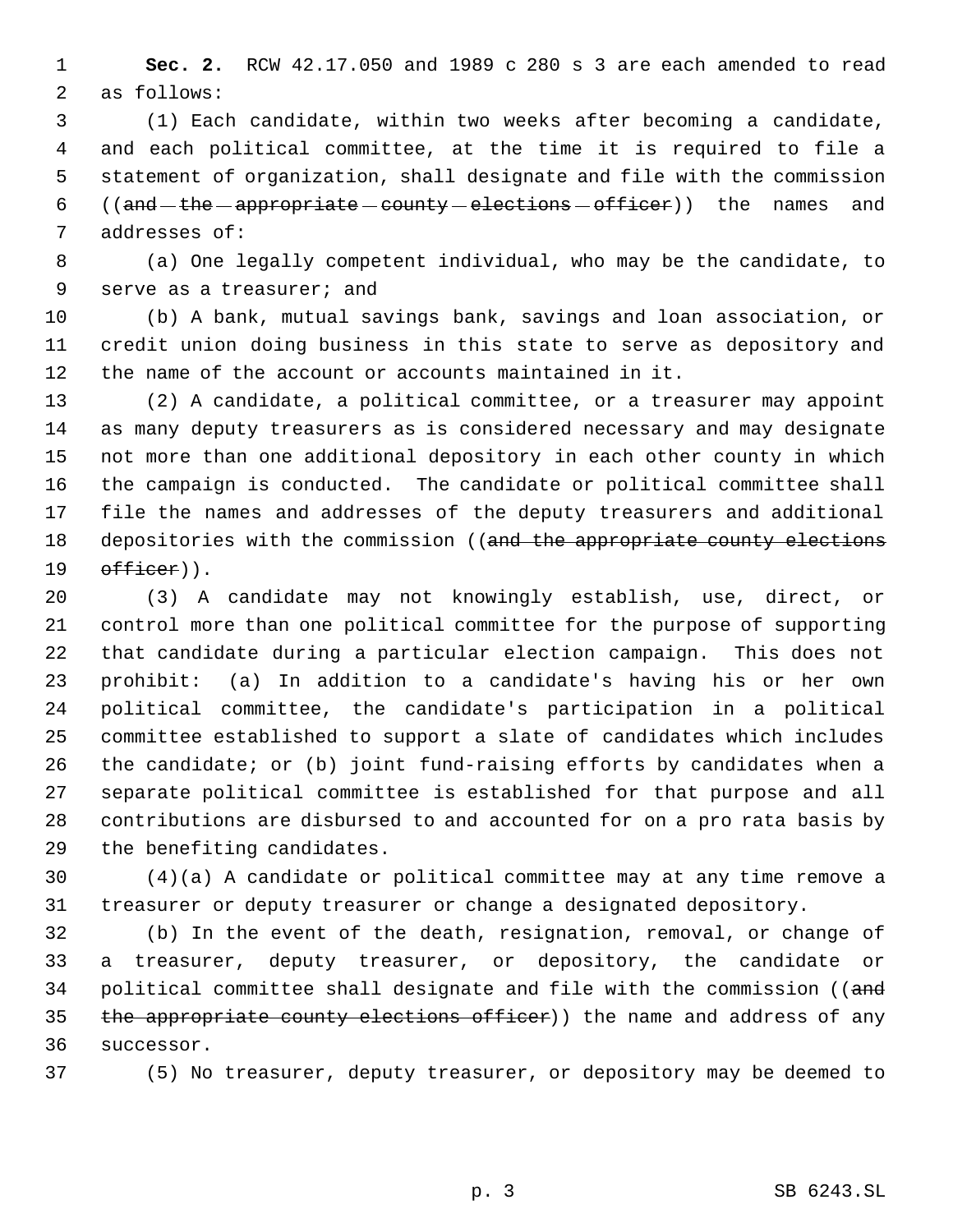be in compliance with the provisions of this chapter until his name and 2 address is filed with the commission ((and-the-appropriate-county elections officer)).

 **Sec. 3.** RCW 42.17.060 and 1989 c 280 s 4 are each amended to read as follows:

 (1) All monetary contributions received by a candidate or political committee shall be deposited by the treasurer or deputy treasurer in a depository in an account established and designated for that purpose. Such deposits shall be made within five business days of receipt of the contribution.

 (2) Political committees which support or oppose more than one candidate or ballot proposition, or exist for more than one purpose, may maintain multiple separate bank accounts within the same designated depository for such purpose: PROVIDED, That each such account shall bear the same name followed by an appropriate designation which accurately identifies its separate purpose: AND PROVIDED FURTHER, That 17 transfers of funds which must be reported under RCW  $42.17.090(1)((\text{ }(\text{d}))$ 18 (e) may not be made from more than one such account.

 (3) Nothing in this section prohibits a candidate or political committee from investing funds on hand in a depository in bonds, certificates, tax-exempt securities, or savings accounts or other similar instruments in financial institutions or mutual funds other 23 than the depository: PROVIDED, That the commission (( $\text{and}-\text{the}$ ) 24 appropriate county elections officer)) is notified in writing of the initiation and the termination of the investment: PROVIDED FURTHER, That the principal of such investment when terminated together with all interest, dividends, and income derived from the investment are deposited in the depository in the account from which the investment 29 was made and properly reported to the commission ((and the appropriate 30 county elections officer)) prior to any further disposition or expenditure thereof.

 (4) Accumulated unidentified contributions, other than those made by persons whose names must be maintained on a separate and private list by a political committee's treasurer pursuant to RCW 42.17.090(1)(b), which total in excess of one percent of the total accumulated contributions received in the current calendar year or three hundred dollars (whichever is more), may not be deposited, used,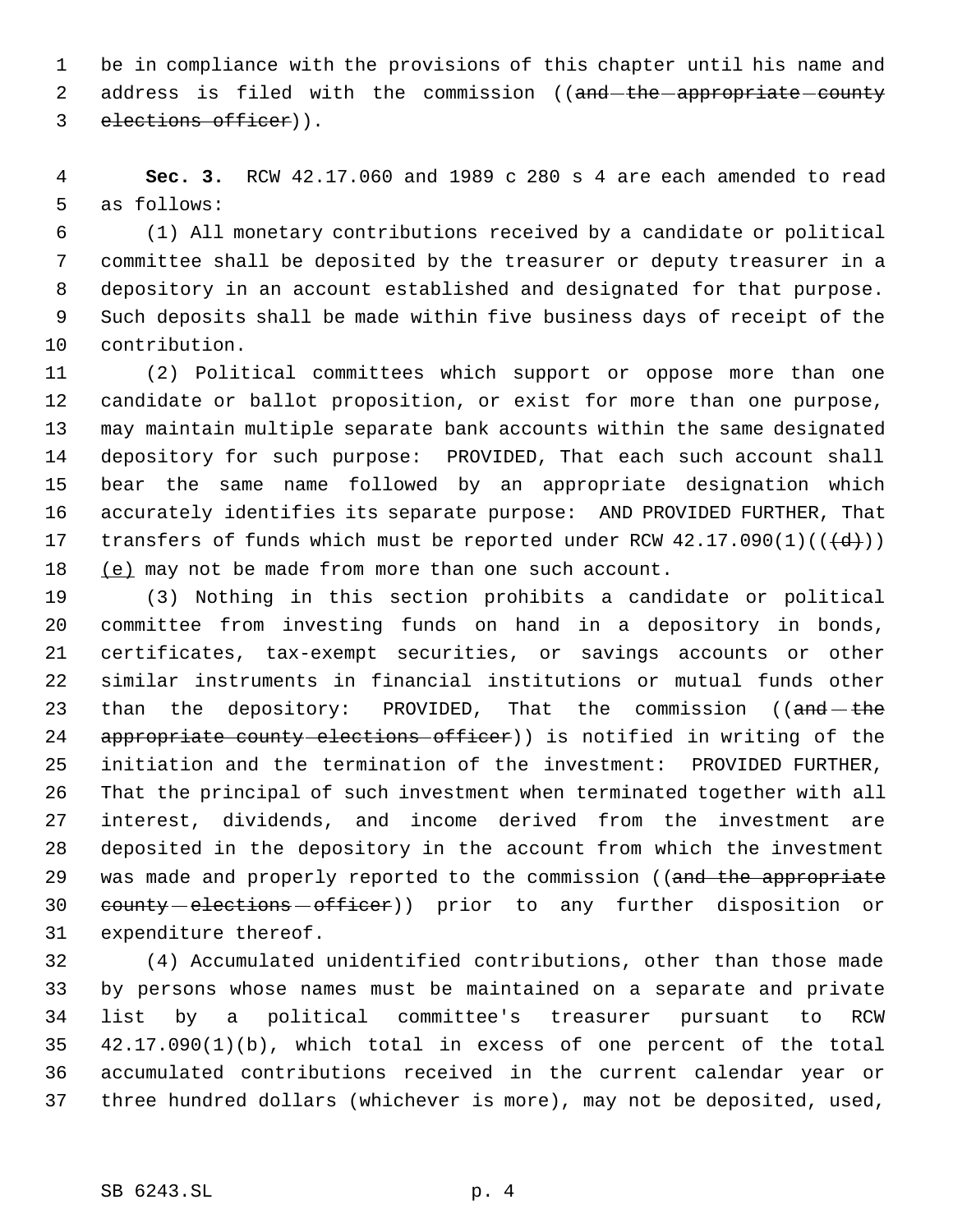or expended, but shall be returned to the donor, if his identity can be ascertained. If the donor cannot be ascertained, the contribution shall escheat to the state, and shall be paid to the state treasurer for deposit in the state general fund.

 (5) A contribution of more than fifty dollars in currency may not be accepted unless a receipt, signed by the contributor and by the candidate, treasurer, or deputy treasurer, is prepared and made a part of the campaign's or political committee's financial records.

 **Sec. 4.** RCW 42.17.065 and 2000 c 237 s 1 are each amended to read as follows:

 (1) In addition to the provisions of this section, a continuing political committee shall file and report on the same conditions and at the same times as any other committee in accordance with the provisions of RCW 42.17.040, 42.17.050, and 42.17.060.

 (2) A continuing political committee shall file with the commission 16 ((and-the-auditor-or-elections-officer-of-the-county-in-which-the 17 committee maintains its office or headquarters and if there is no such 18 office - or - headquarters - then - in - the - county - in - which - the - committee 19 treasurer resides)) a report on the tenth day of the month detailing its activities for the preceding calendar month in which the committee 21 has received a contribution or made an expenditure( $\left(\div\right)$  PROVIDED, 22 That)). However, such report shall only be filed if either the total contributions received or total expenditures made since the last such 24 report exceed two hundred dollars((: PROVIDED-FURTHER, -That after 25 January  $-1$ ,  $-2002$ ,  $-i$  f  $-$  the  $-$  committee  $-$  files  $-$  with  $-$  the  $-$  commission 26 electronically, it need not also file with the county auditor or 27 elections officer)). The report shall be on a form supplied by the commission and shall include the following information:

(a) The information required by RCW 42.17.090;

 (b) Each expenditure made to retire previously accumulated debts of 31 the committee; identified by recipient, amount, and date of payments;

 (c) Such other information as the commission shall by rule prescribe.

 (3) If a continuing political committee shall make a contribution in support of or in opposition to a candidate or ballot proposition within sixty days prior to the date on which such candidate or ballot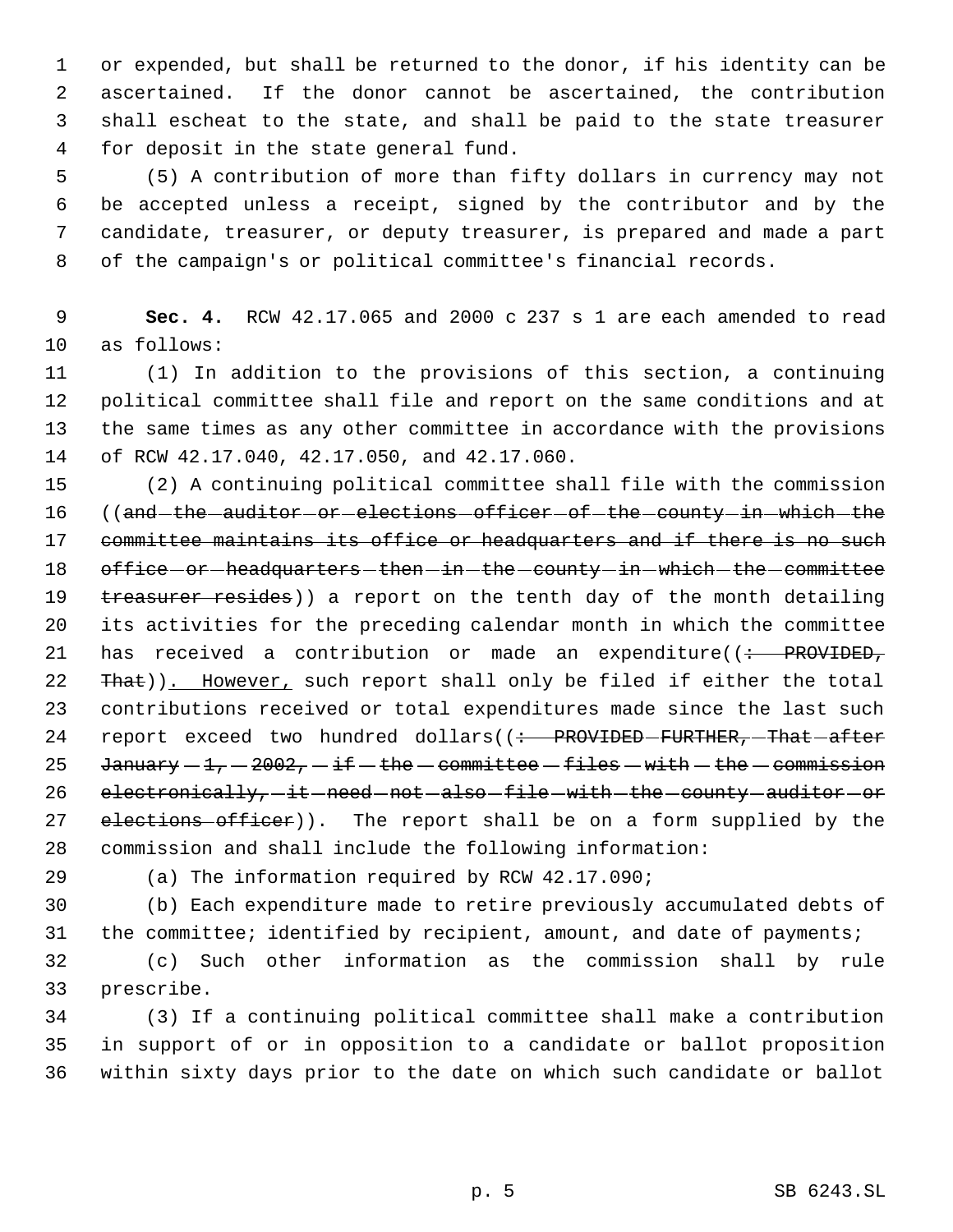proposition will be voted upon, such continuing political committee shall report pursuant to RCW 42.17.080.

 (4) A continuing political committee shall file reports as required by this chapter until it is dissolved, at which time a final report shall be filed. Upon submitting a final report, the duties of the ((campaign)) treasurer shall cease and there shall be no obligation to make any further reports.

8 (5) The ((campaign)) treasurer shall maintain books of account accurately reflecting all contributions and expenditures on a current basis within five business days of receipt or expenditure. During the eight days immediately preceding the date of any election, for which the committee has received any contributions or made any expenditures, the books of account shall be kept current within one business day and shall be open for public inspection in the same manner as provided for candidates and other political committees in RCW 42.17.080(5).

 (6) All reports filed pursuant to this section shall be certified 17 as correct by the ((campaign)) treasurer.

18 (7) The ((campaign)) treasurer shall preserve books of account, bills, receipts, and all other financial records of the campaign or political committee for not less than five calendar years following the year during which the transaction occurred.

 **Sec. 5.** RCW 42.17.067 and 1989 c 280 s 6 are each amended to read as follows:

 (1) Fund-raising activities which meet the standards of subsection (2) of this section may be reported in accordance with the provisions of this section in lieu of reporting in accordance with RCW 42.17.080.

(2) Standards:

(a) The activity consists of one or more of the following:

 (i) The retail sale of goods or services at a reasonable approximation of the fair market value of each item or service sold at the activity; or

 (ii) A gambling operation which is licensed, conducted, or operated in accordance with the provisions of chapter 9.46 RCW; or

 (iii) A gathering where food and beverages are purchased, where the price of admission or the food and beverages is no more than twenty-five dollars; or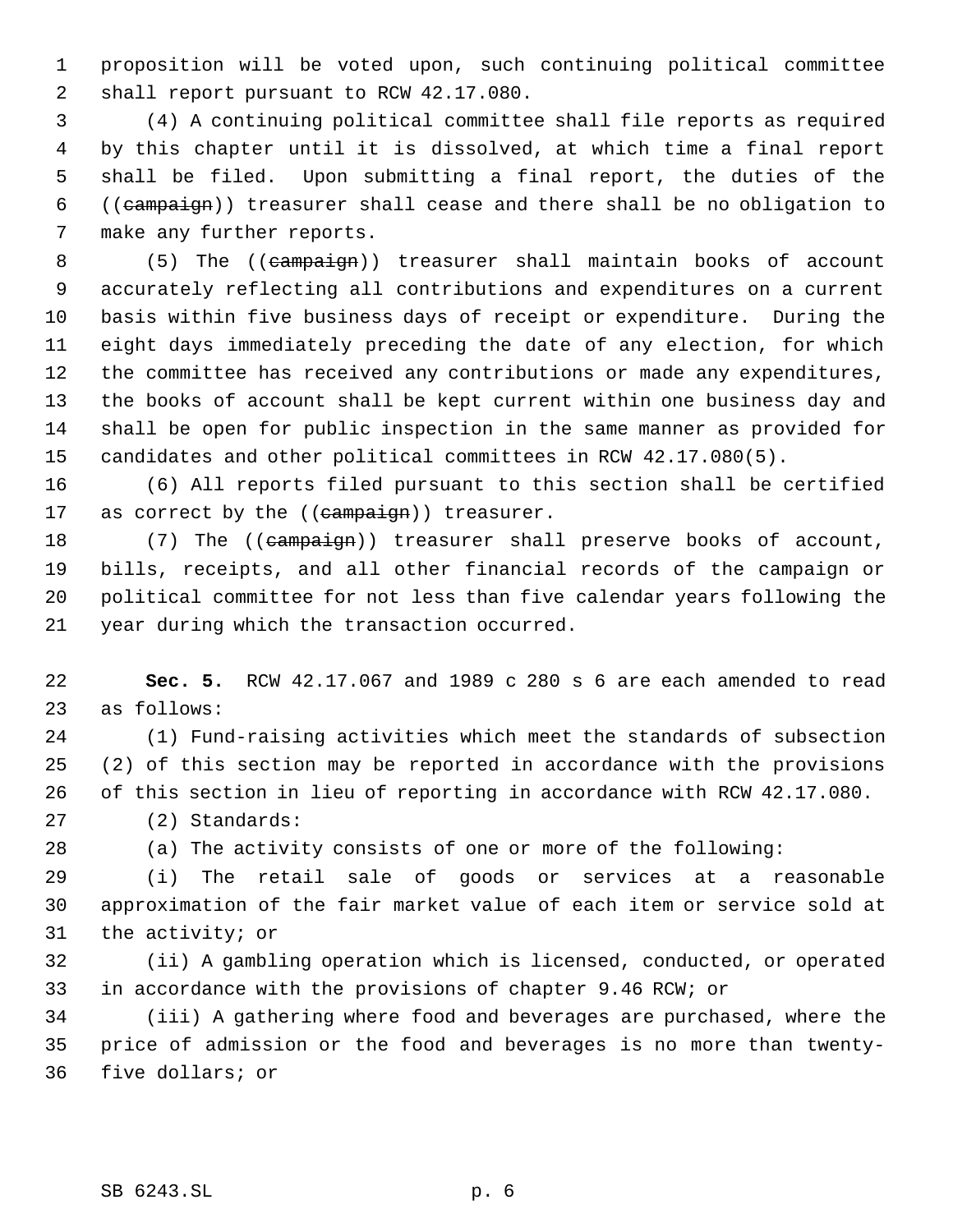(iv) A concert, dance, theater performance, or similar entertainment event where the price of admission is no more than twenty-five dollars; or

 (v) An auction or similar sale where the total fair market value of items donated by any person for sale is no more than fifty dollars; and (b) No person responsible for receiving money at such activity knowingly accepts payments from a single person at or from such an activity to the candidate or committee aggregating more than fifty dollars unless the name and address of the person making such payment together with the amount paid to the candidate or committee are disclosed in the report filed pursuant to subsection (6) of this section; and

 (c) Such other standards as shall be established by rule of the commission to prevent frustration of the purposes of this chapter.

 (3) All funds received from a fund-raising activity which conforms with subsection (2) of this section shall be deposited within five business days of receipt by the treasurer or deputy treasurer in the depository.

 (4) At the time reports are required under RCW 42.17.080, the treasurer or deputy treasurer making the deposit shall file with the 21 commission ((and the appropriate county elections officer)) a report of the fund-raising activity which shall contain the following information:

(a) The date of the activity;

 (b) A precise description of the fund-raising methods used in the activity; and

 (c) The total amount of cash receipts from persons, each of whom paid no more than fifty dollars.

 (5) The treasurer or deputy treasurer shall certify the report is correct.

 (6) The treasurer shall report pursuant to RCW 42.17.080 and 42.17.090: (a) The name and address and the amount contributed of each person who contributes goods or services with a fair market value of more than fifty dollars to a fund-raising activity reported under subsection (4) of this section, and (b) the name and address of each person whose identity can be ascertained, and the amount paid, from whom were knowingly received payments to the candidate or committee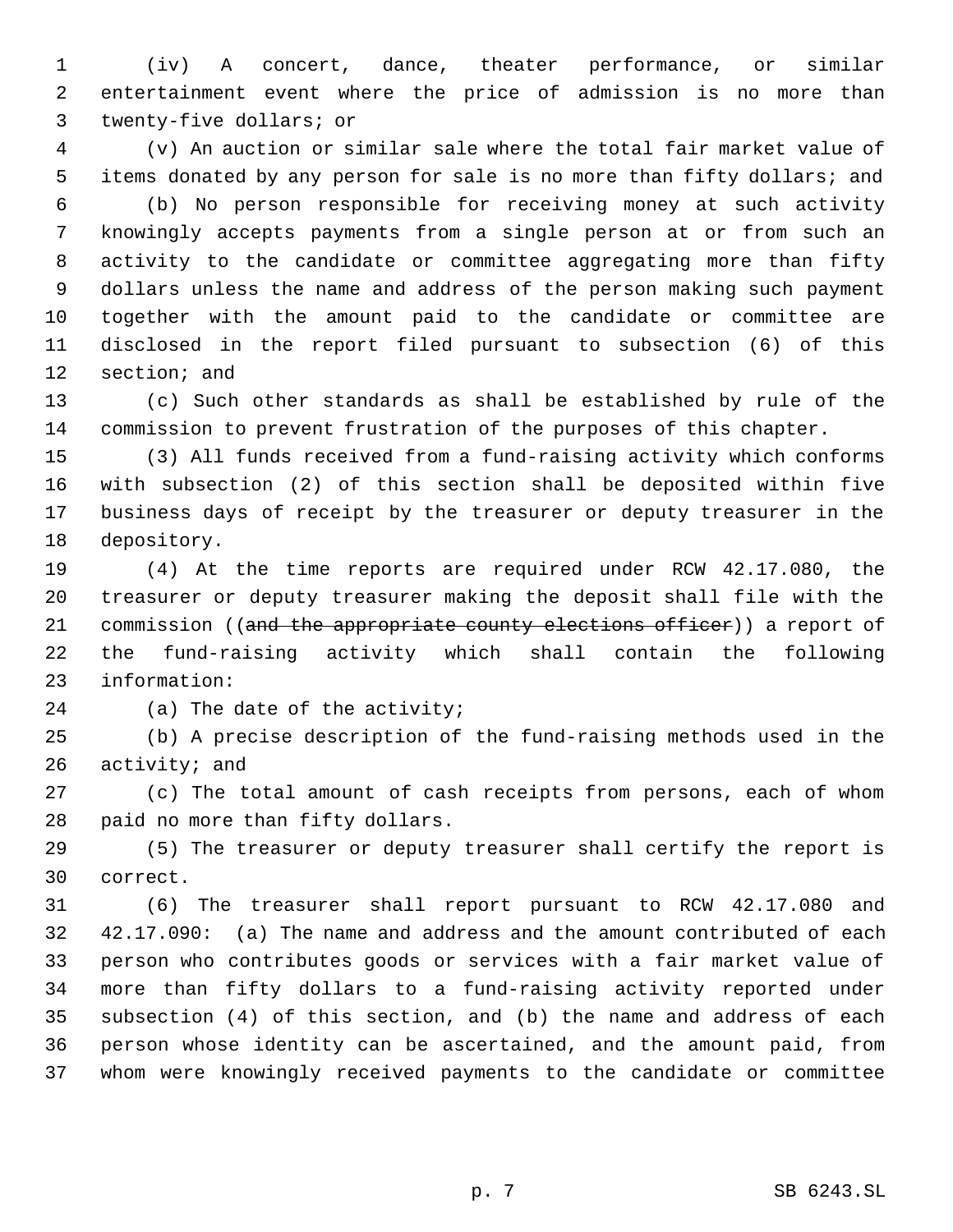aggregating more than fifty dollars at or from such a fund-raising activity.

 **Sec. 6.** RCW 42.17.080 and 2008 c 73 s 1 are each amended to read as follows:

 (1) On the day the treasurer is designated, each candidate or 6 political committee shall file with the commission ((and the county 7 auditor-or-elections-officer-of-the-county-in-which-the-candidate 8 resides, or in the case of a political committee, the county in which 9 the treasurer resides)), in addition to any statement of organization required under RCW 42.17.040 or 42.17.050, a report of all contributions received and expenditures made prior to that date, if any.

 (2) At the following intervals each treasurer shall file with the 14 commission ((and the county auditor or elections officer of the county 15 in -which - the - candidate - resides, - or - in - the - case - of - a - political 16 committee, the county in which the committee maintains its office or 17 headquarters, and if there is no office or headquarters then in the 18 county-in-which-the-treasurer-resides,)) a report containing the information required by RCW 42.17.090:

 (a) On the twenty-first day and the seventh day immediately preceding the date on which the election is held; and

(b) On the tenth day of the first month after the election; and

 (c) On the tenth day of each month in which no other reports are 24 required to be filed under this section( $($  + PROVIDED, That)). However, such report shall only be filed if the committee has received a contribution or made an expenditure in the preceding calendar month and either the total contributions received or total expenditures made since the last such report exceed two hundred dollars.

 When there is no outstanding debt or obligation, and the campaign fund is closed, and the campaign is concluded in all respects, and in the case of a political committee, the committee has ceased to function and has dissolved, the treasurer shall file a final report. Upon submitting a final report, the duties of the treasurer shall cease and there shall be no obligation to make any further reports.

 The report filed twenty-one days before the election shall report all contributions received and expenditures made as of the end of ((the)) one business day before the date of the report. The report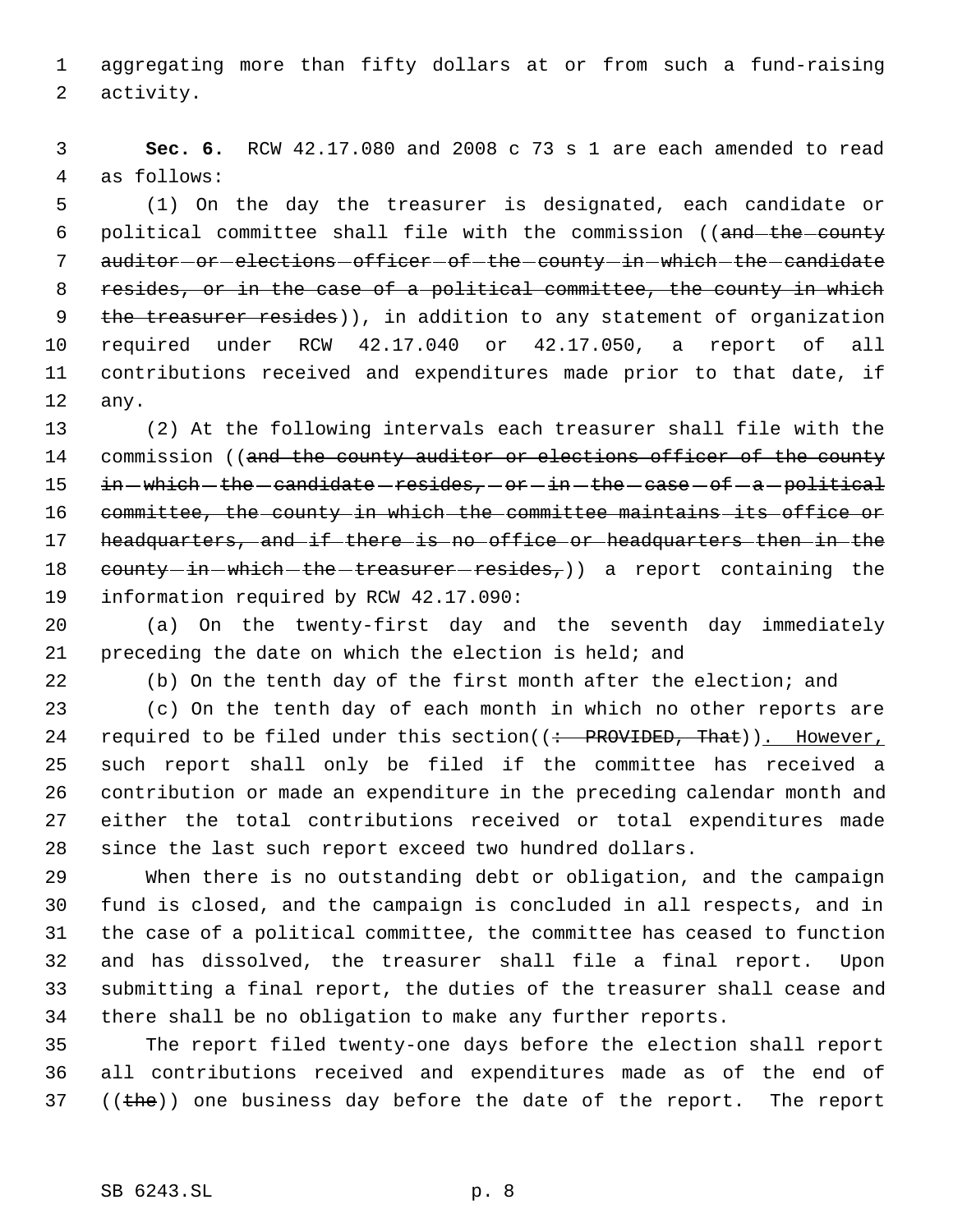filed seven days before the election shall report all contributions 2 received and expenditures made as of the end of  $((the h e))$  one business day before the date of the report. Reports filed on the tenth day of the month shall report all contributions received and expenditures made from the closing date of the last report filed through the last day of the month preceding the date of the current report.

 (3) For the period beginning the first day of the fourth month preceding the date on which the special election is held, or for the period beginning the first day of the fifth month before the date on which the general election is held, and ending on the date of that special or general election, each Monday the treasurer shall file with 12 the commission ((and-the-appropriate-county-elections-officer)) a report of each bank deposit made during the previous seven calendar days. The report shall contain the name of each person contributing the funds so deposited and the amount contributed by each person. However, contributions of no more than twenty-five dollars in the aggregate from any one person may be deposited without identifying the contributor. A copy of the report shall be retained by the treasurer for his or her records. In the event of deposits made by a deputy treasurer, the copy shall be forwarded to the treasurer for his or her records. Each report shall be certified as correct by the treasurer or deputy treasurer making the deposit.

23 (4) ((<del>If a city requires that candidates or committees for city</del> 24 offices file reports with a city agency, the candidate or treasurer so 25 filing - need - not - also - file - the - report - with - the - county - auditor - or elections officer.

 $(5)$ )) The treasurer or candidate shall maintain books of account accurately reflecting all contributions and expenditures on a current basis within five business days of receipt or expenditure. During the eight days immediately preceding the date of the election the books of account shall be kept current within one business day. As specified in the committee's statement of organization filed under RCW 42.17.040, the books of account must be open for public inspection by appointment at the designated place for inspections between 8:00 a.m. and 8:00 p.m. on any day from the eighth day immediately before the election through the day immediately before the election, other than Saturday, Sunday, or a legal holiday. It is a violation of this chapter for a candidate or political committee to refuse to allow and keep an appointment for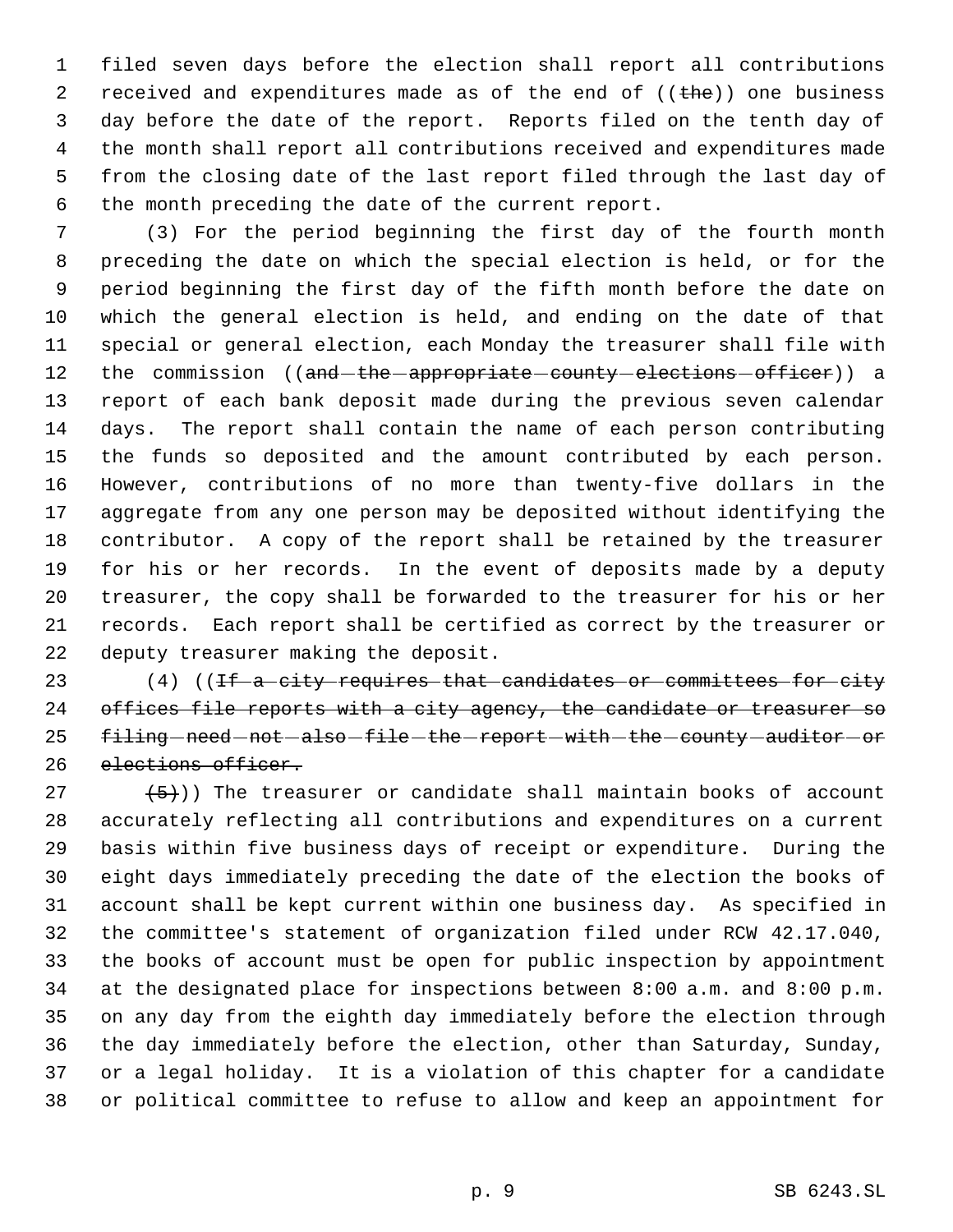an inspection to be conducted during these authorized times and days. The appointment must be allowed at an authorized time and day for such inspections that is within twenty-four hours of the time and day that is requested for the inspection.

 $((+6))$   $(5)$  The treasurer or candidate shall preserve books of account, bills, receipts, and all other financial records of the campaign or political committee for not less than five calendar years following the year during which the transaction occurred.

 $((+7))$  (6) All reports filed pursuant to subsection (1) or (2) of this section shall be certified as correct by the candidate and the treasurer.

 $((\{8\})$   $(7)$  Copies of all reports filed pursuant to this section shall be readily available for public inspection for at least two consecutive hours Monday through Friday, excluding legal holidays, between 8:00 a.m. and 8:00 p.m., as specified in the committee's statement of organization filed pursuant to RCW 42.17.040, at the principal headquarters or, if there is no headquarters, at the address of the treasurer or such other place as may be authorized by the commission.

 $((9)$  -After January  $1, -2002, -a$  report that is filed with the 21 commission-electronically-need-not-also-be-filed-with-the-county 22 auditor or elections officer.

 $(10)$  (8) The commission shall adopt administrative rules establishing requirements for filer participation in any system designed and implemented by the commission for the electronic filing of reports.

 **Sec. 7.** RCW 42.17.100 and 1995 c 397 s 28 are each amended to read as follows:

29 (1) For the purposes of this section ((and RCW 42.17.550)) the term "independent expenditure" means any expenditure that is made in support of or in opposition to any candidate or ballot proposition and is not otherwise required to be reported pursuant to RCW 42.17.060, 42.17.080, or 42.17.090. "Independent expenditure" does not include: An internal political communication primarily limited to the contributors to a political party organization or political action committee, or the officers, management staff, and stockholders of a corporation or similar enterprise, or the members of a labor organization or other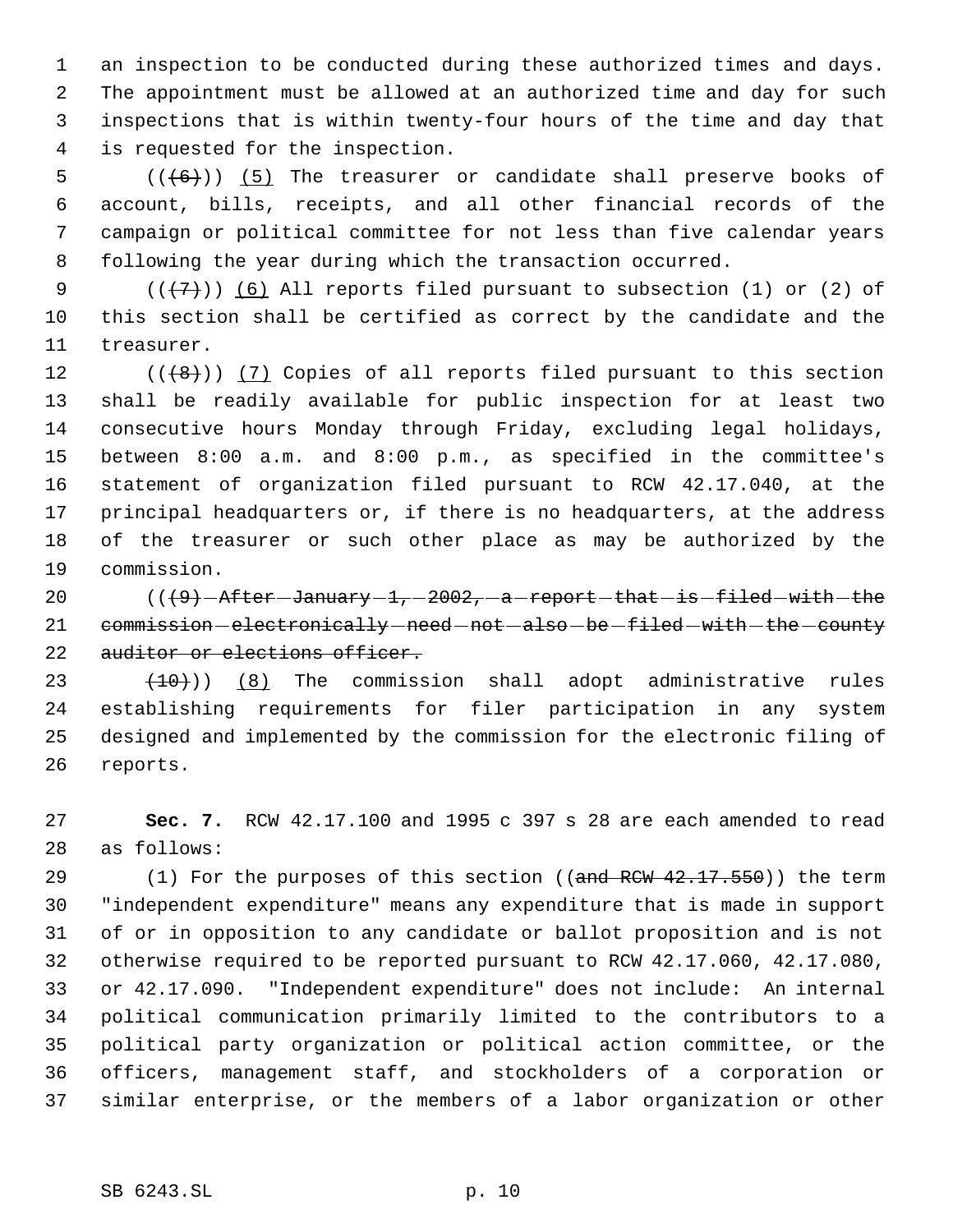membership organization; or the rendering of personal services of the sort commonly performed by volunteer campaign workers, or incidental expenses personally incurred by volunteer campaign workers not in excess of fifty dollars personally paid for by the worker. "Volunteer services," for the purposes of this section, means services or labor for which the individual is not compensated by any person.

 (2) Within five days after the date of making an independent expenditure that by itself or when added to all other such independent expenditures made during the same election campaign by the same person equals one hundred dollars or more, or within five days after the date of making an independent expenditure for which no reasonable estimate of monetary value is practicable, whichever occurs first, the person who made the independent expenditure shall file with the commission 14 ((and the county elections officer of the county of residence for the candidate supported or opposed by the independent expenditure (or in 16 the case of an expenditure made in support of or in opposition to a 17 local ballot proposition, the county of residence for the person making 18 the expenditure)) an initial report of all independent expenditures made during the campaign prior to and including such date.

 (3) At the following intervals each person who is required to file an initial report pursuant to subsection (2) of this section shall file 22 with the commission ((and the county elections officer of the county of 23 residence-for-the-candidate-supported-or-opposed-by-the-independent 24 expenditure (or in the case of an expenditure made in support of or in opposition to a ballot proposition, the county of residence for the 26 person making the expenditure)) a further report of the independent expenditures made since the date of the last report:

 (a) On the twenty-first day and the seventh day preceding the date on which the election is held; and

(b) On the tenth day of the first month after the election; and

 (c) On the tenth day of each month in which no other reports are required to be filed pursuant to this section. However, the further reports required by this subsection (3) shall only be filed if the reporting person has made an independent expenditure since the date of the last previous report filed.

 The report filed pursuant to paragraph (a) of this subsection (3) shall be the final report, and upon submitting such final report the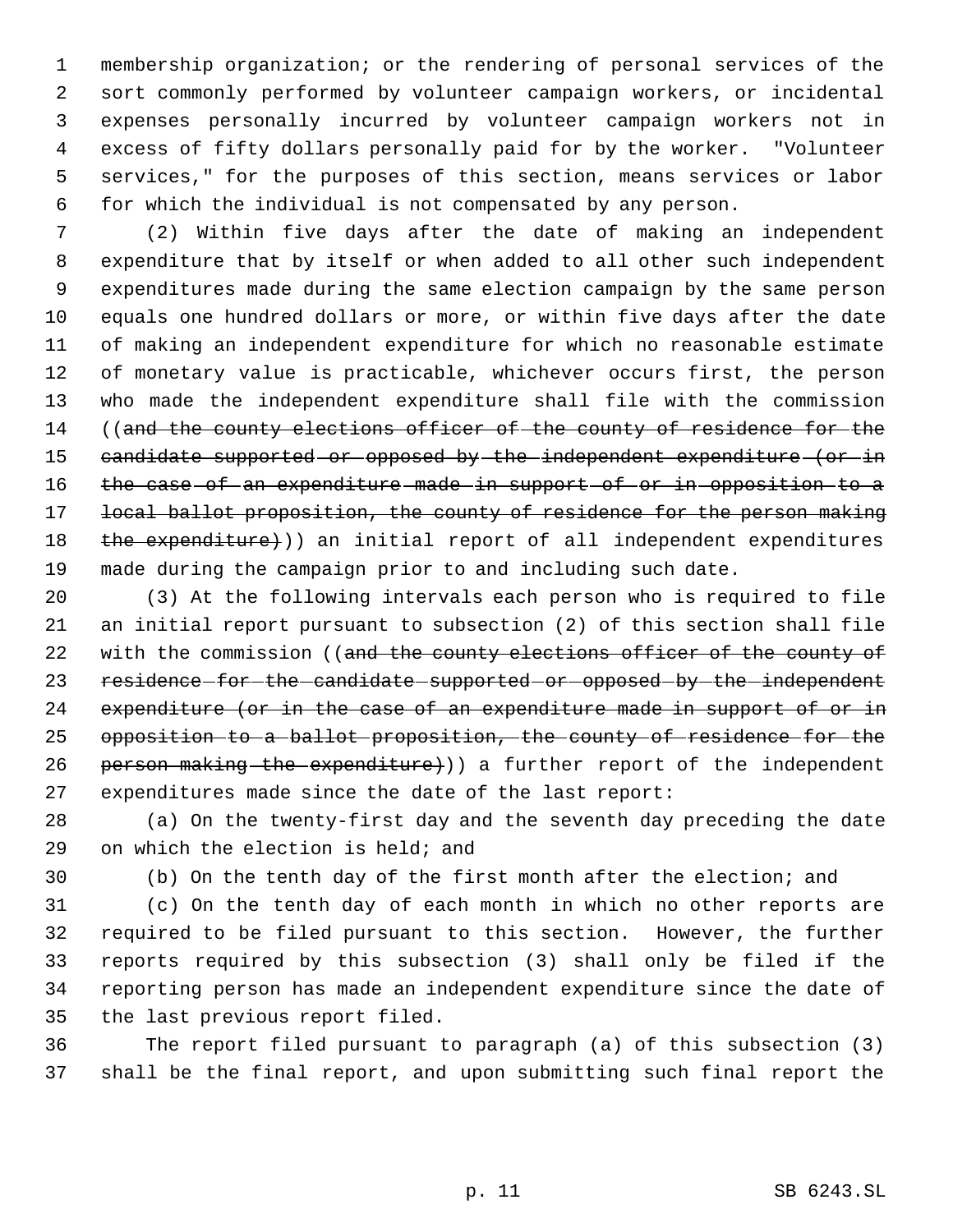duties of the reporting person shall cease, and there shall be no obligation to make any further reports.

 (4) All reports filed pursuant to this section shall be certified as correct by the reporting person.

 (5) Each report required by subsections (2) and (3) of this section shall disclose for the period beginning at the end of the period for the last previous report filed or, in the case of an initial report, beginning at the time of the first independent expenditure, and ending not more than one business day before the date the report is due:

(a) The name and address of the person filing the report;

 (b) The name and address of each person to whom an independent expenditure was made in the aggregate amount of more than fifty dollars, and the amount, date, and purpose of each such expenditure. If no reasonable estimate of the monetary value of a particular independent expenditure is practicable, it is sufficient to report instead a precise description of services, property, or rights furnished through the expenditure and where appropriate to attach a copy of the item produced or distributed by the expenditure;

 (c) The total sum of all independent expenditures made during the 20 campaign to date; and

 (d) Such other information as shall be required by the commission by rule in conformance with the policies and purposes of this chapter.

 **Sec. 8.** RCW 42.17.380 and 1982 c 35 s 196 are each amended to read as follows:

 $(1)$  The office of the secretary of state shall be designated as 26 a-place where the public may file papers or correspond with the commission and receive any form or instruction from the commission.

 $(2)$ )) The attorney general, through his office, shall supply such assistance as the commission may require in order to carry out its responsibilities under this chapter. The commission may employ attorneys who are neither the attorney general nor an assistant attorney general to carry out any function of the attorney general prescribed in this chapter.

 **Sec. 9.** RCW 42.17.450 and 1973 c 1 s 45 are each amended to read as follows:

36 ((Persons with whom statements or reports or copies of statements